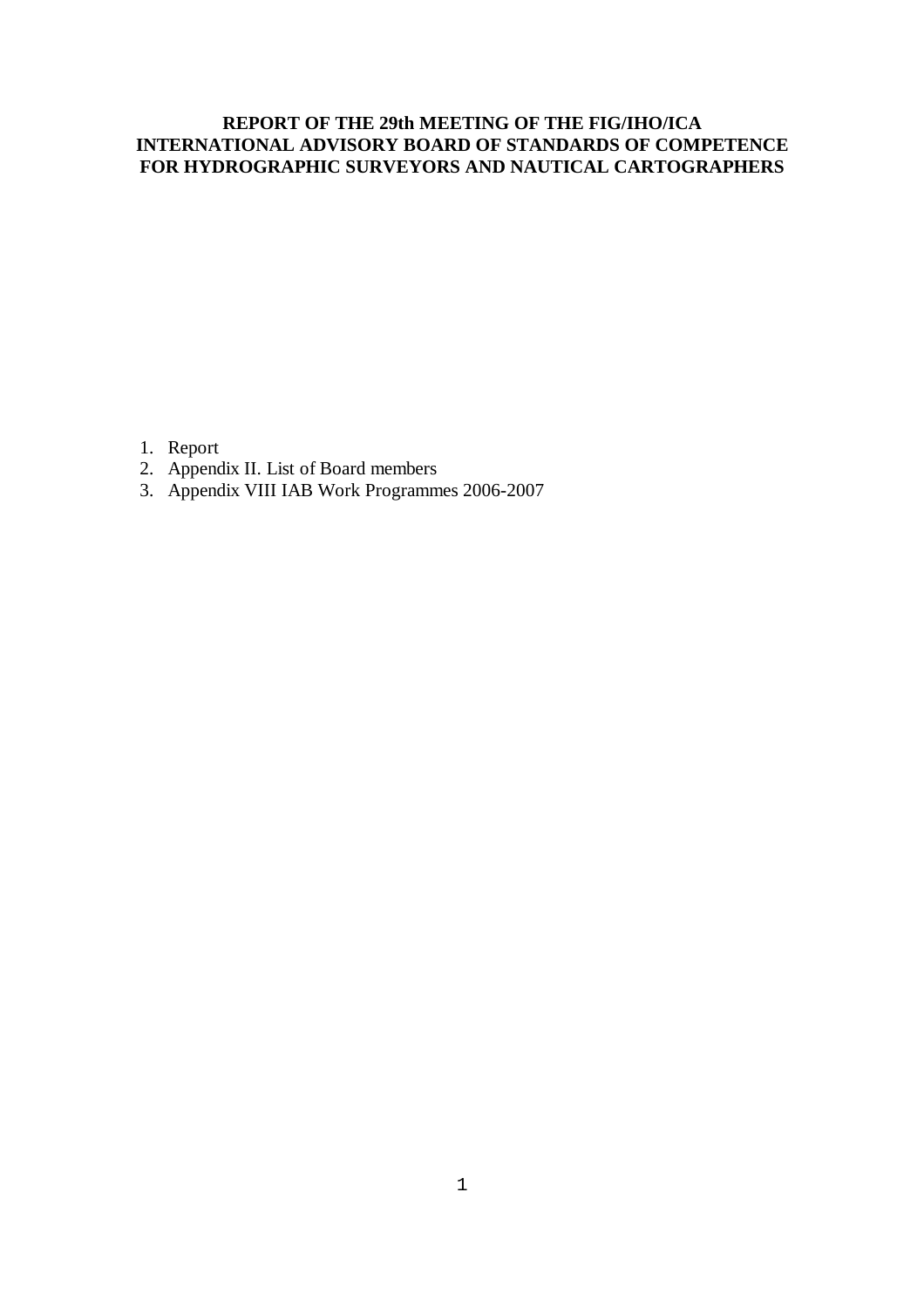## **DRAFT REPORT OF THE 29th MEETING OF THE FIG/IHO/ICA INTERNATIONAL ADVISORY BOARD OF STANDARDS OF COMPETENCE FOR HYDROGRAPHIC SURVEYORS AND NAUTICAL CARTOGRAPHERS**

#### **1. Location and attendance**

The XXIX meeting of the FIG/IHO/ICA Advisory Board was hosted by the National Hydrographic Office of India and held at the Kenilworth Hotel, Goa,, from 10 to 14 April 2006. The following were present :

Capt. Andy Armstrong (Chairman) (IHO) Mr. Gordon Johnston (Vice-Chairman) (FIG) Capt. Federico Bermejo (Secretary) (IHB)

| <b>FIG Members</b> | <b>IHO Members</b>                  | <b>ICA Members</b>    |
|--------------------|-------------------------------------|-----------------------|
| Dr. Razali Mahmud  | Cdre. Brahma                        | Mr. Ron Furness       |
| Ms. Tiina Tuurnala | Dr. Luciano Surace<br>Dr. Delf Egge | Dr. Lysandros Tsoulos |

#### **2. Opening of the meeting and adoption of the Agenda**

The National Hydrographer of India, Rear Admiral Rao opened the meeting and welcomed the Board. He stressed the importance of opening a meeting of the high-level international bodies dealing with training and education, He pointed out the importance of the work of the Board, producing and maintaining standards to guide the execution of works that provide important data for the economic development of maritime countries. He also stressed that India considers Capacity Building in general as one major objective to be achieved in the next few years.

The Chairman thanked Admiral Rao for his words and opened the meeting

#### **3. Agenda and Administrative Arrangements**

The Agenda was adopted with some minor amendments.A conference room and secretarial facilities were provided by the Indian H.O.

Visits to the National Hydrographic School and to the Oceanographic Institute of Goa were scheduled during the week.

#### **4. Chairman's Report**

The Chairman reported on the activities related to training and education carried out between meetings.

He noted the inter-sessional activities of the Executive Team, formed by the Chairman, the Vice-Chairman and the Secretary who had met twice to discuss IAB matters and to prepare documents for the consideration of the Board members. **The IAB agreed that the meetings of the Executive Team should continue during the next inter-sessional period.**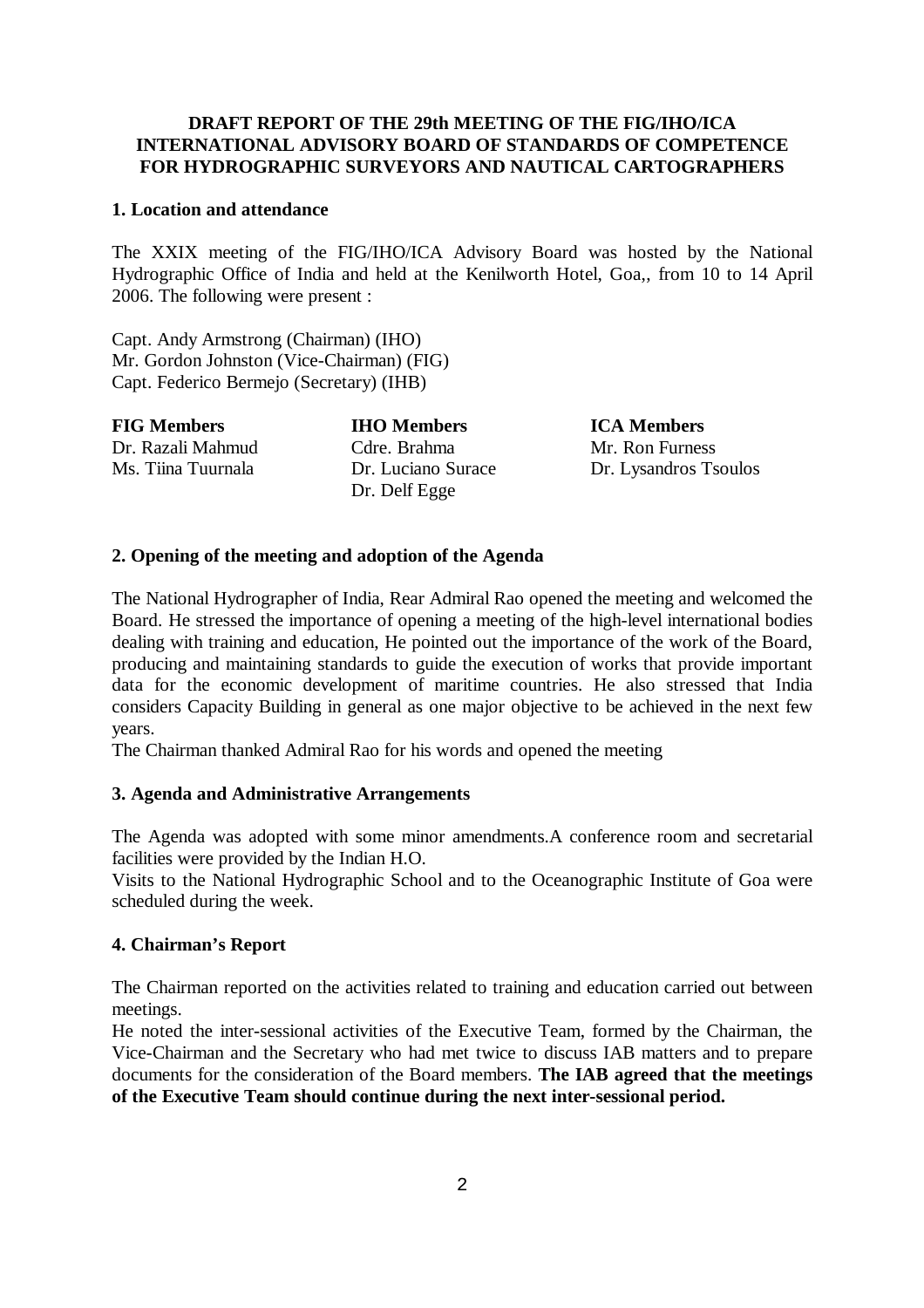# **5. Recognitions expired**

Reference was made to the Course in Hydrography of the International Maritime Academy (Trieste). This course had been recognized at Category B in 1993 and therefore had to pass re-recognition in 2003 as the latest. Although delay had been agreed by the Board in two occasions, no further information or communication has been received from IMA and therefore the IAB decided that the recognition of that course should expire. **A letter will be sent by the Chairman to the authorities of IMA, informing them of this decision.** 

# **6. Membership**

The Board was informed that a new member had been appointed in replacement of Dr. Dave Wells that resigned from the Board for personal reasons. Mr. Adam Greenland, at present Chairman of FIG Commission IV is the new Board member. **A letter will be sent to FIG to make official the appointment of Mr. Greenland.** 

## **7. Communications**

The Board wondered if a part of the information included in the IAB page on the IHO Web site could be freely accessed and the Secretary was tasked to investigate about this possibility.

## **8. Terms of Reference**

The Secretary recalled that some elements of the present Terms of Reference should be changed. However, amended ToRs for the IAB have been now prepared within the framework of an IHO re-structuring following approval of the amendments to the IHO Convention, in 2005. The IAB in the new structure will report to a Main Committee called ICCBC and the proposal will be examined at the next IHO Conference (May 2007).

**It was therefore decide to wait for the decisions of the Conference and, if necessary, consider this matter after that event.** 

# **9. IAB Strategic Plan and Work Programme.**

The document "IAB Strategic Plan and Work Programme" prepared by the Secretary was considered. **The IAB decided that it was not necessary to create a Strategic Plan for the IAB** and that emphasis should be made on the Draft Work Programme.

It was also agreed that the IAB Terms of Reference and other elements that are at present included in the "Standards of Competence " (IHO publication M-5), such as the Mission and Vision should be deleted and inserted in a separate IAB Information Document to be posted in the IHO Web Site. **The Secretary will be in charge of this action.** 

The Board reviewed the Draft Work Programmes for 2006 and 2007 It was also agreed that the study of regional needs for training could be based on the reports from the IHO Regional Hydrographic Commissions. The IAB Secretary was therefore tasked to compile such information from the mentioned reports.

## **Both Programmes were approved (See Annex 2)**

# **10. M-6 status**

The IAB Vice-Chairman, Mr. Johnston explained his work on this Data base and requested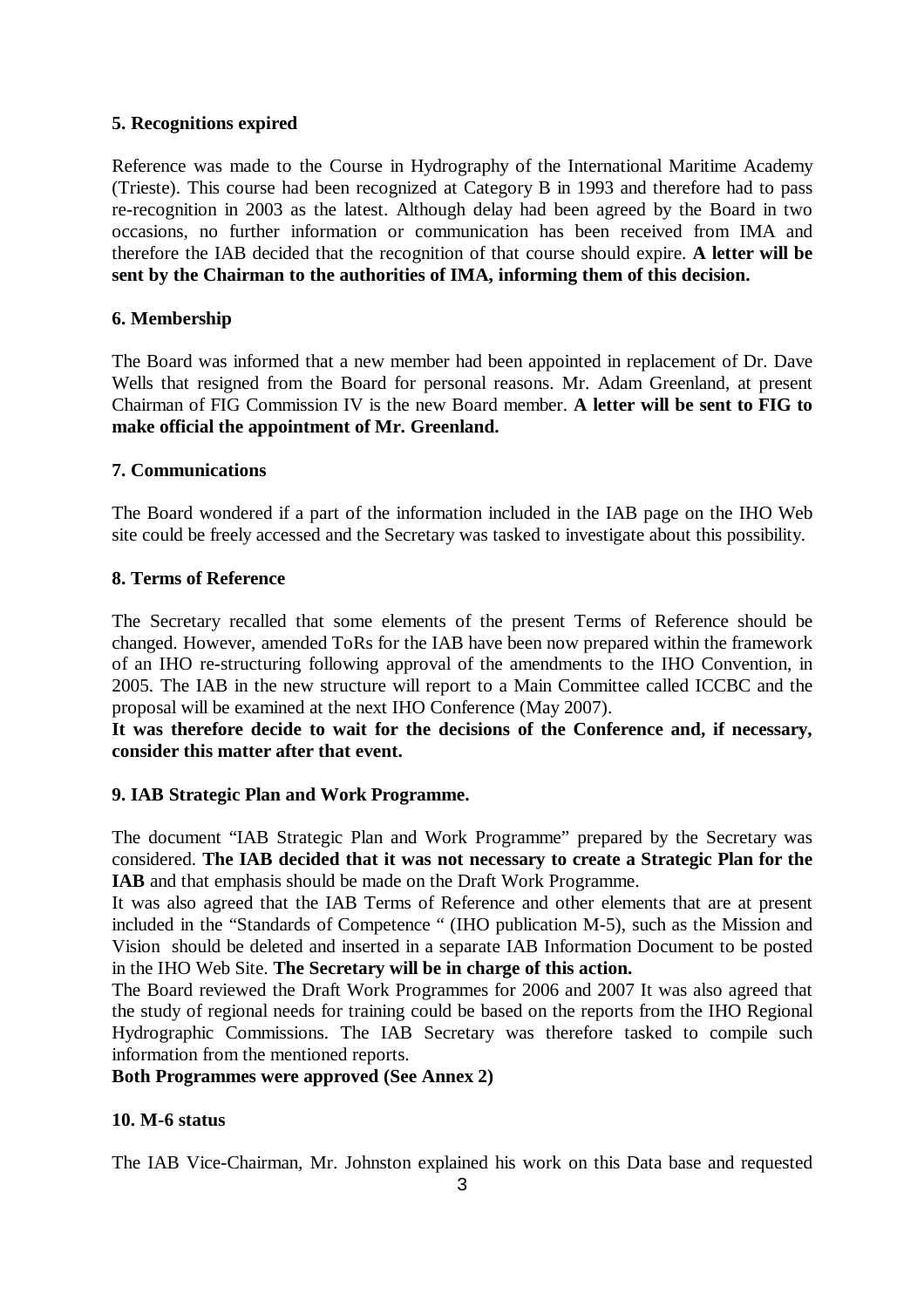Board members to review the contents and send him their comments by the end of August 2006.

# **11. Review of courses**

1. Course In Hydrography for Naval Officers of the Indonesian Navy (SEHIDRAL)

The Board completed the reviewing of this course, that was pending since 2005, with the consideration of new information provided by the Indonesian Navy. The Board agreed to award re-recognition to this course at Category B with Options 1 and 2.

# 2. Course of Hydrography for Naval Officers of the Tunisian Hydrographic Service

The Advisory Board reviewed the course submitted at Category B and Option 1 and decided to award recognition upon written clarification of some items identified. A letter will be sent to the Head of the Hydrographic Service to inform him about this decision.

3. Basic Hydrographic Course (Cat B) and the Long Hydrographic Course (Cat A) of the National Hydrographic School (India)

The Board congratulated the National Hydrographic School of India on the excellent submission and awarded re-recognition to both programmes at Cat B with Options 1 and 6 and at Cat A with Options 1, 2 and 3. The Board also thanked the re-submission of the Courses in advance of the 10 years period agreed.

# **12. Review of M-5 "Standards of Competence for Hydrographic Surveyors" and M-8 "Standards of Competence for Nautical Cartographers"**

## 1. M-8. "Standards of Competence for Nautical Cartographers"

The Board examined a set of amendments proposed by the Board members to M-8 and, after endorsement, were incorporated to the Standards.

## 2. M-5 "Standards of Competence for Hydrographic Surveyors"

The following items were included in the Agenda for consideration of the Board:

- a) Guidelines for submission of courses
- b) Guidelines for unclassified courses
- c) Recognition period

a) "Guidelines for submission of courses" was a text prepared in 2005 and intended to be a new Appendix of M-5. The Board felt that the "Standards" are not the best place for such a document and **decided to approve the content as an "Information Document" to be displayed in the future the IHO Web site**. However, M-5 will make a special mention of this document in item 3.2.1.)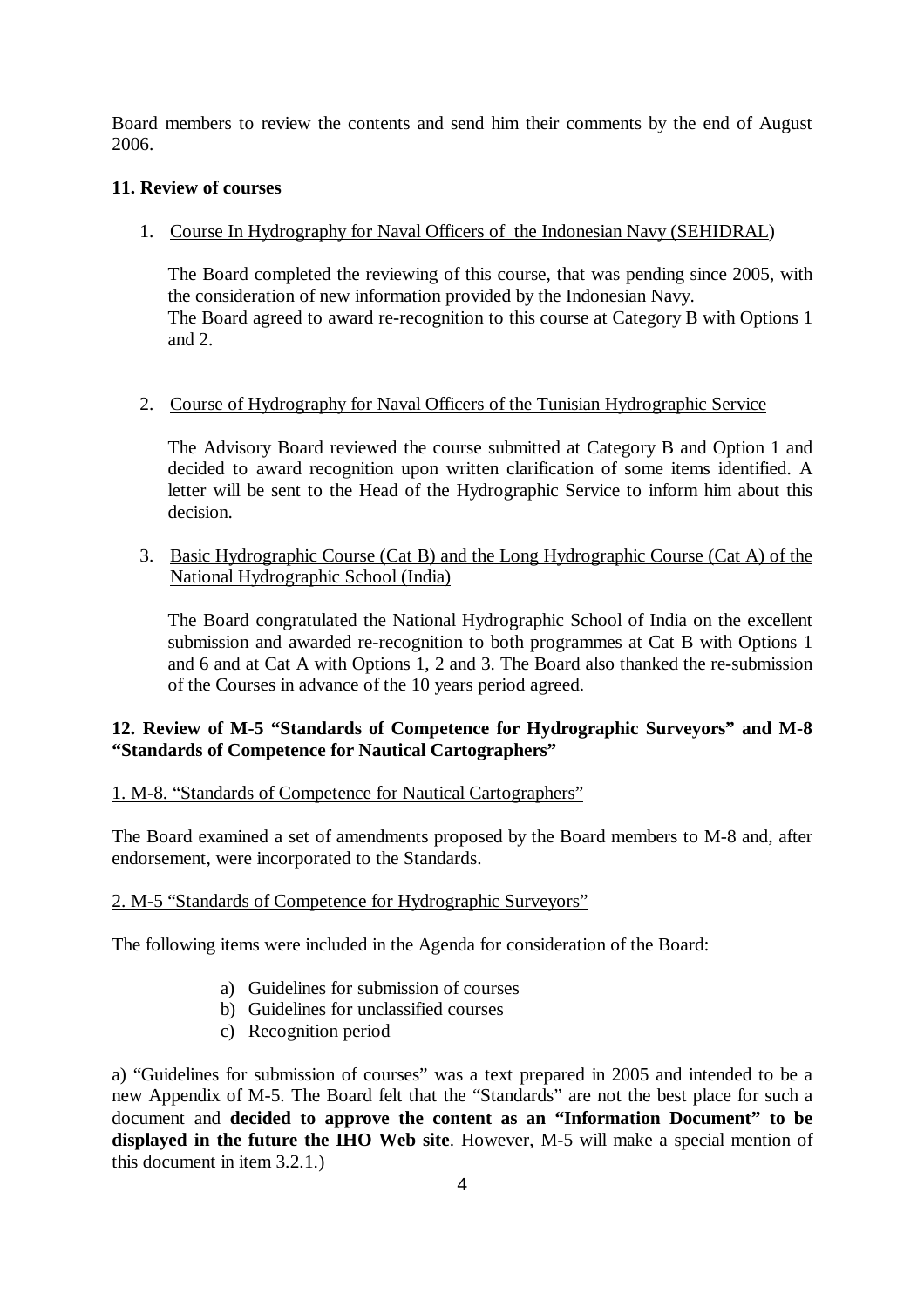b) Discussion was held on the need to agree on an international recognition for courses of inferior duration and content that the present Cat A and B. The Board decided that this was a topic pertaining to national consideration and interest and that there was not any need for international recognition. **It was also felt that the Board should not provide general guidelines for the establishment of such courses and that such advice could be provided as at present, on a case by case basis.** 

**The Chairman will write a letter to T.D. Taylor (NAVOCEANO) and R.T. Brennan (NOAA) to thank them their collaboration in this matter**.

c) The Board agreed that it was time to consider shortening the period of re-recognition for courses. The Standards actually fix a period of 5 years for such re-submission, but to-date, the period had been extended to 10 years to allow both courses and the Board to cope with the overload.

It was unanimously agreed to reduce now the period of recognition and in principle, a period of 6 years was adopted.

**The planning of reduction in steps will be worked by the IAB Executive Team and forwarded to the Board members for consideration and approval.** It is expected to implement the new period from the  $30<sup>th</sup>$  Meeting (2007) onwards.

Another point of study for the Working Group will be the provision of certificates to the attendants to modules of a programme (see paragraph 4 d.). **A letter will be written to Mr. Taylor on this matter**.

c) At the request of Dr. Tsoulos, the Board considered the need to request an "Internal Assessment" of courses from national institutions in the recognition period, under the general principle that all national institutions should be able to carry out an internal review to which the Board could provide guidelines".

Members of the Board explained that in many of their countries, this system is already established and performed by audit teams.

Dr. Tsoulos was tasked to develop a proposal addressing this subject for further consideration of the Board members at the next meeting.

d) Appendix 3 of the Standards "Guidelines for Practical experience" was also reviewed by the IAB and several changes made.

# **13. Individual Recognition. Presentation from the AHSCP. Discussion of the IAB**

The Board was presented with a comprehensive overview of the Australasian Hydrographic Certification Surveyors Panel (AHSCP) and its Individual Certification process by John McCarthy. He outlined the various entry techniques, the assessment process and the form of the panel members. He provided a set of the guidelines and documentation for the Board members to review. The presentation covered the key areas of the system and Mr. McCarthy presented a well thought out and very interesting programme for the Board to consider.

The situation is that around the world a number of systems and schemes are already in place and there is a growing desire by individuals, especially those within the FIG framework, to become members of these and to be able to monitor and assess their career progression with respect to a set of Standards.

There followed a full and in depth discussion by the Board members on the whole issue of the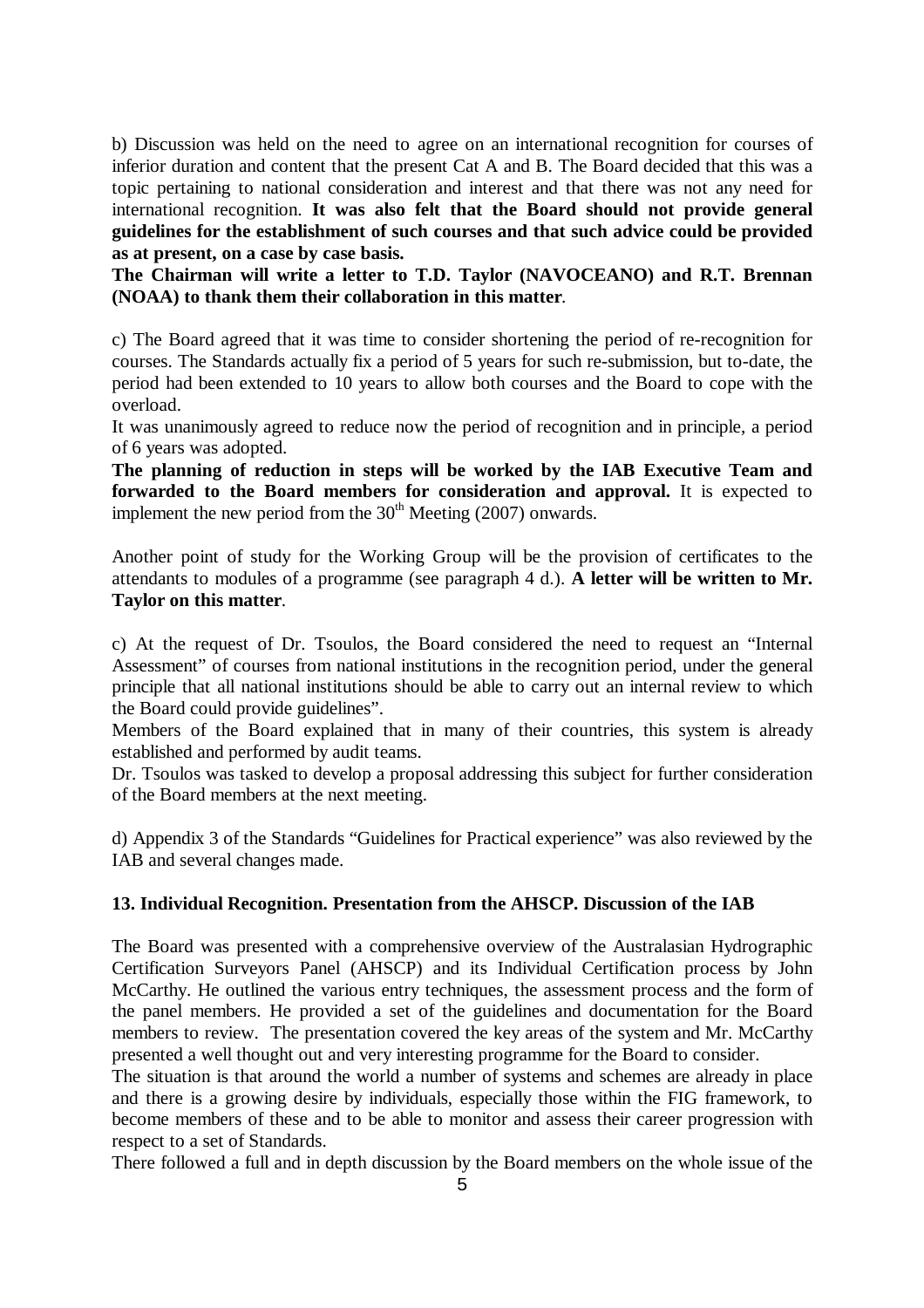recognition of Individuals and the various issues relating to the recognition by the Board of schemes and systems. Many points were raised and discussed from the methods to monitor and assess the experience of the individual, the assessment of the actual system and the links to the FIG/IHO/ICA Standards of Competence.

The Board agreed that it should move forward with Individual Recognition but was undecided as to the best approach on the methods and means by which an organisation would submit and be assessed for recognition and how any observations or requirements necessary to achieve recognition may be implemented into an ongoing and operational system.

In summary the Board considers it may be possible to assess Individual Competence and Experience systems rather than the individuals directly. **Accordingly the members are to consider how best to progress this important issue and to develop constructive ideas so that at the next meeting a clear statement can be made and guidelines developed.** 

### **14. Date/Venue of the next meeting**

Confirmation was given by Prof. Delf Egge to the previous schedule for the 2007 meeting in Hamburg (Germany).

The dates for the meeting were fixed tentatively during the last week in June.

### **15. Close of the meeting**

The Chairman closed the meeting at 11:00 on 14 April 2006.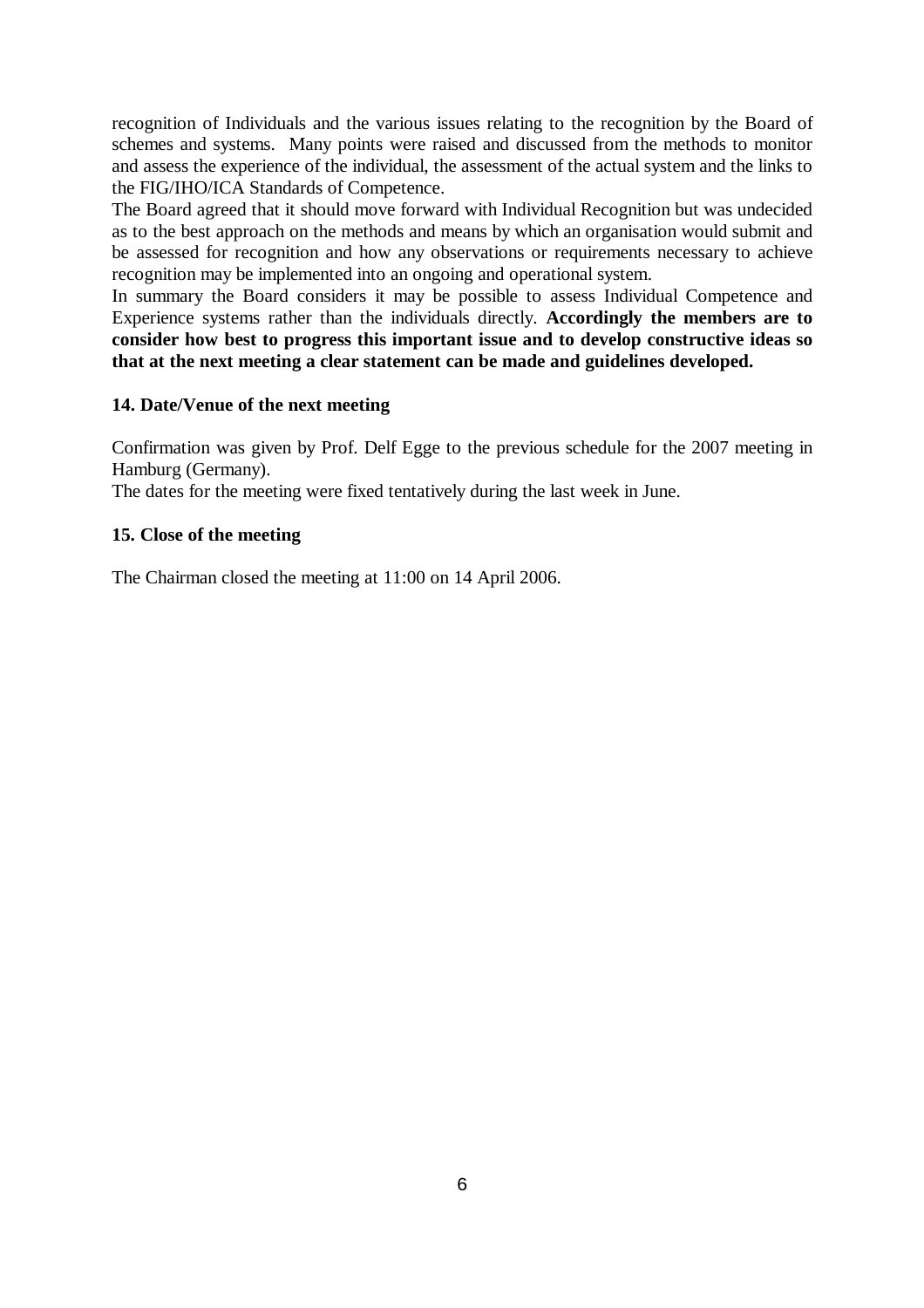# APPENDIX I. **LIST OF MEMBERS OF THE ADVISORY BOARD**

| <b>NAME</b>                                                        | Country    | <b>ADDRESS</b>                                                                                                                                                                                                       | <b>PHONE</b>                                                            | FAX/ e-mail                                                       |
|--------------------------------------------------------------------|------------|----------------------------------------------------------------------------------------------------------------------------------------------------------------------------------------------------------------------|-------------------------------------------------------------------------|-------------------------------------------------------------------|
| <b>Capt. Andy</b><br><b>ARMSTRONG</b><br>(III0)<br><b>Chairman</b> | <b>USA</b> | University of New<br>Hampshire<br>Joint Hydrographic<br>Center<br>Ocêan Engineering<br>Lab<br>24 Colovos Road<br>Durham, NH 03824                                                                                    | (603) 862 4559                                                          | 603 862 0839<br>andy.armstrong@unh.edu<br>andy.armstrong@noaa.gov |
| Mr. Gordon<br><b>JOHNSTON</b><br>(FIG)<br><b>Vice-Chairman</b>     | U.K.       | 67 Devon Road<br>Cheam<br>Surrey<br>England, SM2 7PE                                                                                                                                                                 | $(44)(0)$ 208 661<br>1650<br>$(44)$ (0) 7966<br>937369                  | gordon.johnston1@orange.ne<br>t                                   |
| Capt. Federico<br><b>BERMEJO</b><br><b>Secretary</b><br>(IHB)      | Monaco     | International<br>Hydrographic Bureau<br>4 Quai Antoine 1er<br><b>BP</b> 445<br>MC 98011 Monaco<br>Cedex                                                                                                              | $(377)-93-$<br>108107                                                   | $(377) - 93 - 108140$<br>fbermejo@ihb.mc                          |
| Cmde. L.<br><b>BRAHMA</b><br>(IHO)                                 | India      | National<br>Hydrographic Office<br>107-17 Rajpur Road<br>Post Box 75<br>DehraDun<br>India                                                                                                                            | $0091 - 135 -$<br>2748748(0)<br>0091-135-<br>2742598                    | nho@sancharnet.in<br>0091-135-2748373                             |
| Dr. Delf EGGE<br>(IHO)                                             | Germany    | Hamburg University<br>of Applied Sciences<br>Dept. of Geomatics<br>Hebebrand str 1<br>D-22297 Hamburg                                                                                                                | (49)(40)<br>428755366                                                   | $(49)$ $(40)$ $428755399$<br>d.egge@rzcn.haw-<br>hamburg.de       |
| Mr Ron A<br><b>FURNESS</b><br>(ICA)                                | Australia  | 93 Ashworth Avenue<br>Belrose 2085.<br>Representative; Asia<br>Pacific IIC<br>Technologies Inc.                                                                                                                      | 61 2 9 451 -<br>9003<br>61 405 576 196<br>(mobile)                      | 61 2 9975-3169<br>rfurness@ozemail.com.au                         |
| Mr. Adam<br><b>Greenland</b><br>(FIG)                              |            | Senior Hydrographic<br>Surveyor<br>LINZ Hydrographic<br><b>Services</b><br><b>Land Information New</b><br>Zealand<br>National Office,<br><b>Lambton House</b><br>160 Lambton Quay,<br>Private Box 5501<br>Wellington | $DD + 644460$<br>0136<br>Fax $+64$ 4 460<br>0575<br>Mob 027 279<br>8243 | agreenland@linz.govt.nz                                           |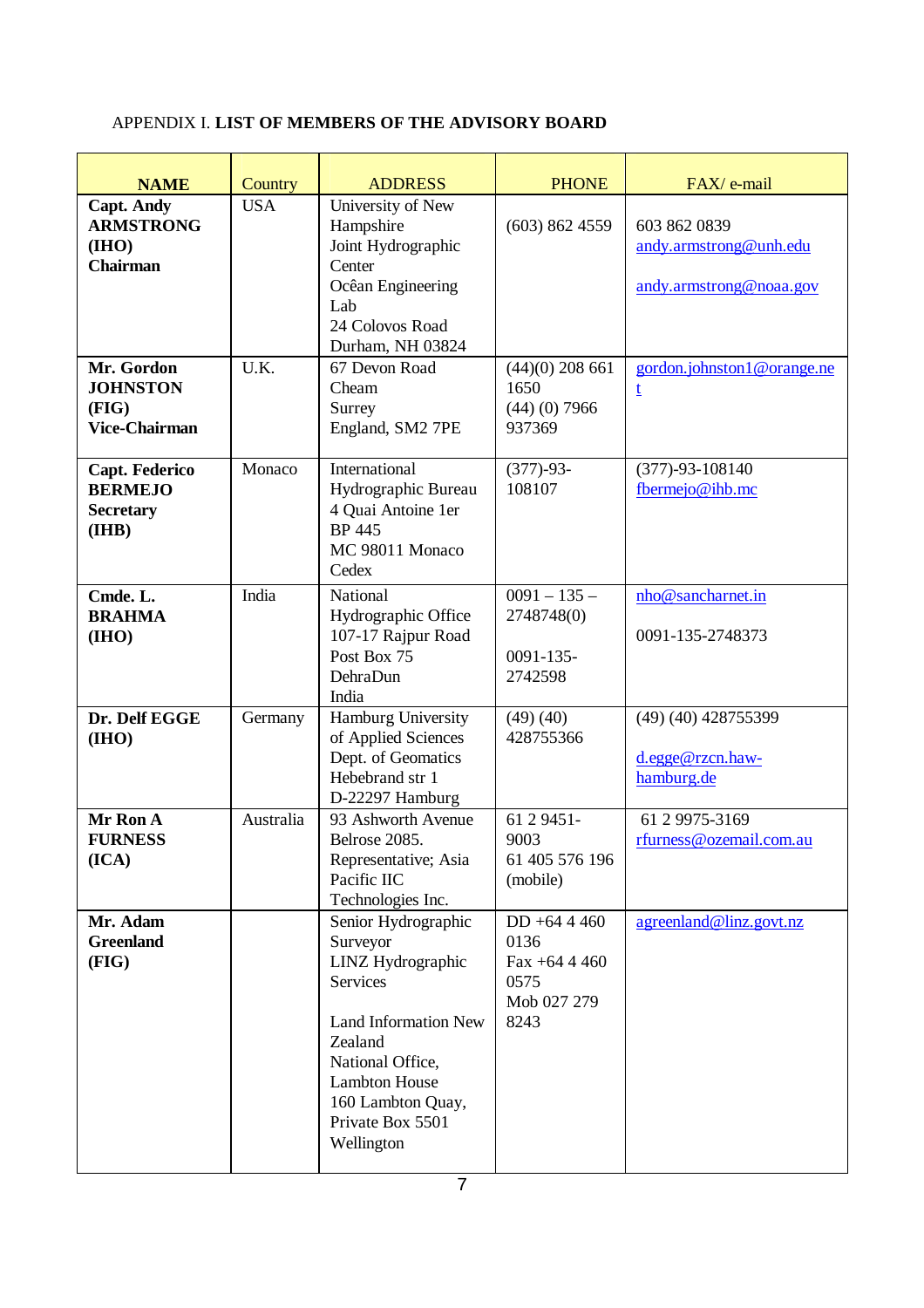| Dr. Mohd         | Malaysia | Faculty of                |              | 607 5566163              |
|------------------|----------|---------------------------|--------------|--------------------------|
| <b>RAZALI</b>    |          | Geoinformation            | 607 5530827  | razali@fksg.utm.my       |
| <b>Mahmud</b>    |          | Science & Engineering     |              |                          |
| (FIG)            |          | University Teknology      |              |                          |
|                  |          | Malaysia                  |              |                          |
|                  |          | 81310 UTM Skudai          |              |                          |
|                  |          | Johor Darul Ta"zim        |              |                          |
| Dr. Luciano      | Italy    | Istituto Idrografico      | 39 010       | 39 010 2443364           |
| <b>SURACE</b>    |          | della Marina              | 2443363      | luciano.surace@libero.it |
| (IIIO)           |          | Passo Osservatorio 4      |              |                          |
|                  |          | 16100 Genova              |              |                          |
|                  |          |                           |              |                          |
| Dr.              | Greece   | Assoc. Professor          |              | 30 210 7722734           |
| <b>Lysandros</b> |          | <b>NTUA</b>               | 30 210       | lysandro@central.ntua.gr |
| <b>TSOULOS</b>   |          | Cartography               | 7722730      |                          |
| (ICA)            |          | Laboratory                |              |                          |
|                  |          | <b>National Technical</b> |              |                          |
|                  |          | University of Athens      |              |                          |
|                  |          | 9 H. Polytechniou         |              |                          |
|                  |          | Zographou 15780           |              |                          |
|                  |          | <b>Athens Greece</b>      |              |                          |
| Ms. Tiina        | Finland  | Director                  | (358)        | 358 2044 846 20          |
| <b>TUURNALA</b>  |          | Hydrographic              | 204484426    |                          |
| (FIG)            |          | Department                |              | Tiina.tuurnala@fma.fi    |
|                  |          | <b>Finnish Maritime</b>   | <b>GSM</b>   |                          |
|                  |          | Administration            | 358405476762 |                          |
|                  |          | P.O. Box 171              |              |                          |
|                  |          | FIN-00181 Helsinki        |              |                          |
|                  |          | Finland                   |              |                          |
|                  |          |                           |              |                          |